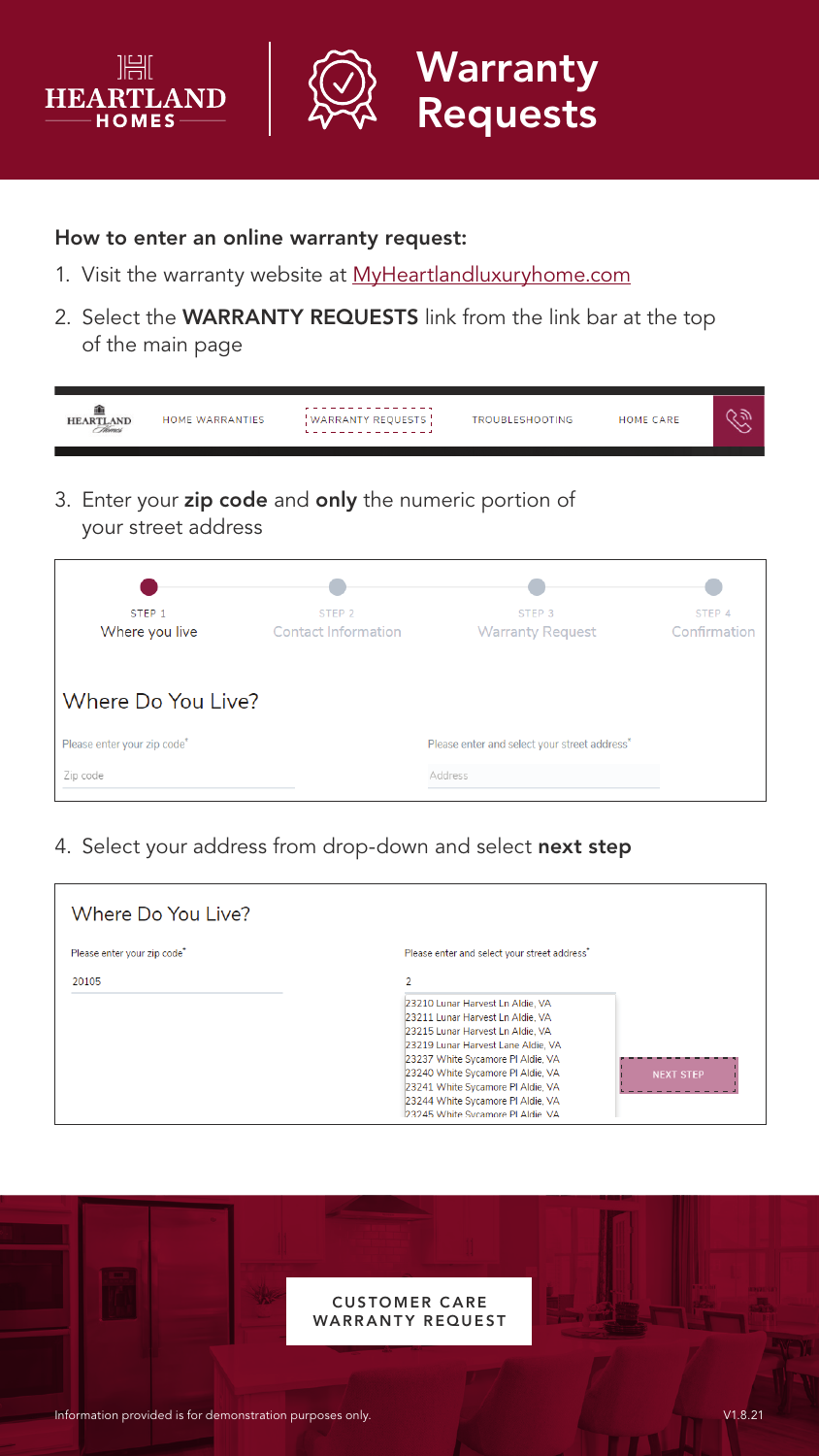## 5. Enter your contact information and select next step

| STEP <sub>1</sub>          | STEP <sub>2</sub>                                                                                                           | STEP <sub>3</sub>                 | STEP 4       |
|----------------------------|-----------------------------------------------------------------------------------------------------------------------------|-----------------------------------|--------------|
| Where you live             | <b>Contact Information</b>                                                                                                  | <b>Warranty Request</b>           | Confirmation |
| Tell Us How To Reach You   |                                                                                                                             |                                   |              |
|                            |                                                                                                                             |                                   |              |
|                            |                                                                                                                             |                                   |              |
|                            | A confirmation will be sent to the email below. Please provide the best phone number to contact you regarding this request. |                                   |              |
|                            |                                                                                                                             | Last Name <sup>*</sup>            |              |
| First Name*<br>First Name  |                                                                                                                             | Last Name                         |              |
| Email Address <sup>*</sup> |                                                                                                                             | <b>Best Contact Phone Number*</b> |              |

6. Select the description, area of home and specific item from each of the available drop-downs

| <b>Description of Item</b>                                                                                                                                                                                            | Area of Home              | <b>Specific Item/Part</b>  |
|-----------------------------------------------------------------------------------------------------------------------------------------------------------------------------------------------------------------------|---------------------------|----------------------------|
| -- Select Description --                                                                                                                                                                                              | -- Select Area of Home -- | -- Select Specific Item -- |
| -- Select Description --<br>Appliance<br><b>Bath Accessories</b><br><b>Brick</b><br>Cabinets/Shelving<br><b>Community Common Area</b><br>Concrete/Asphalt<br><b>Counter/Vanity Tops</b><br>Deck/Patio<br><b>Doors</b> |                           |                            |

7. Enter a brief statement detailing what you are noticing about that specific item

| Details of your issue          |
|--------------------------------|
| Details                        |
| Limit 250 characters per issue |

## 8. Upload one picture for each item entered and select add item

| <b>Add Attachments</b>     |                                                                          |                 |
|----------------------------|--------------------------------------------------------------------------|-----------------|
| Choose File NO FILE CHOSEN | Attachment(s) must be a .png .jpg .gif or .pdf and less than 5MB in size |                 |
|                            |                                                                          |                 |
|                            |                                                                          | <b>ADD ITEM</b> |
|                            |                                                                          |                 |

9. If you have additional concerns, please repeat steps 6–8 prior to selecting submit warranty request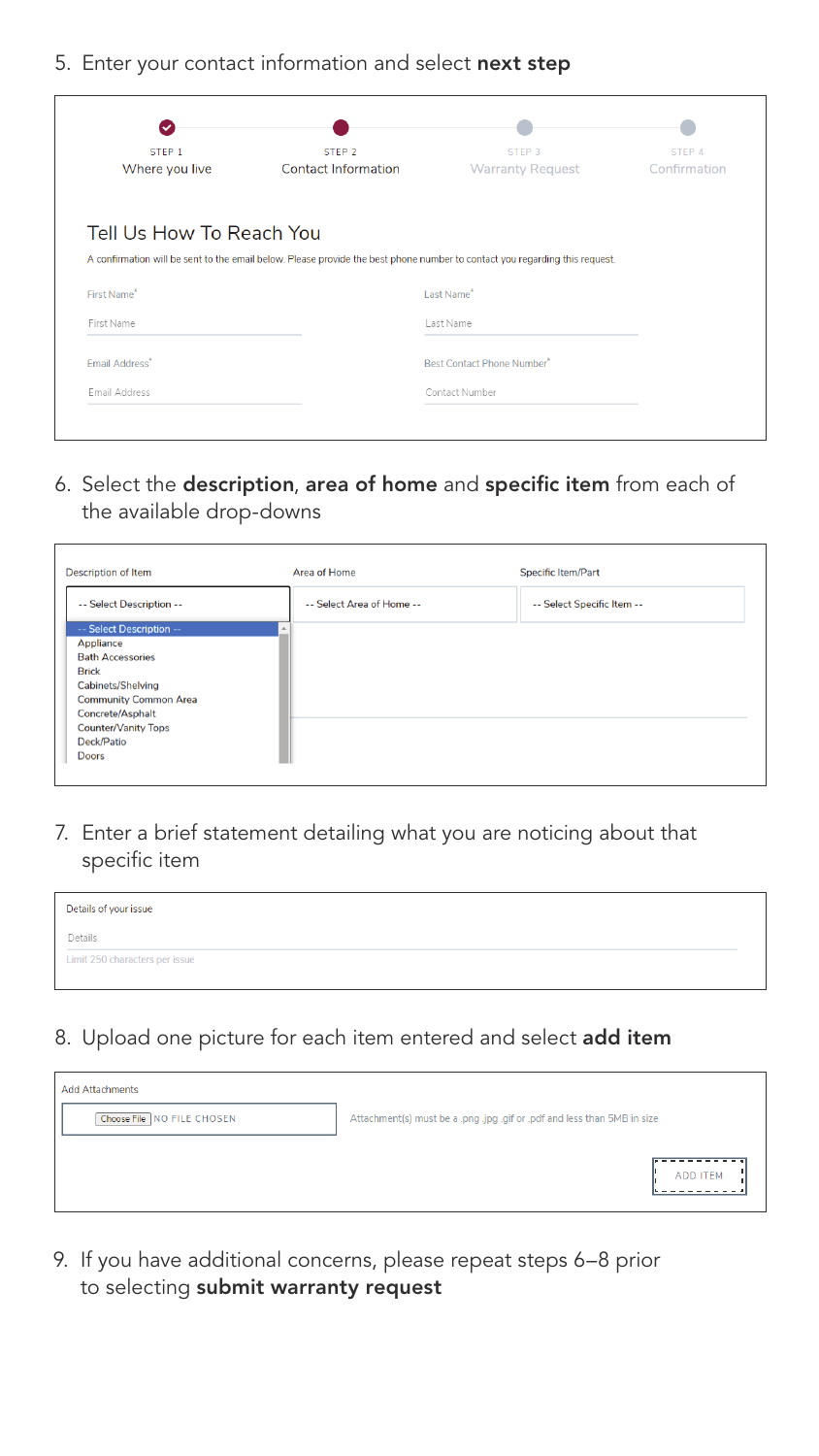10. Once you have finished entering your concerns, you will notice an Item list has been created for you to review your concerns prior to submitting

| Description | Location                   | Specific Item    | <b>Item Details</b>                                                                                   | Attachment(s) | Delete       |
|-------------|----------------------------|------------------|-------------------------------------------------------------------------------------------------------|---------------|--------------|
| Drywall     | <b>Interior</b>            | 1 Time Drywall   | I would like to request<br>my 1 time drywall<br>service for settlement<br>related drywall<br>concerns | 0 Attached    | $^\circledR$ |
| Information | <b>Information Request</b> | Color/Style Info | Can I please have the<br>paint color that was<br>used for the interior<br>walls in my house           | 0 Attached    | $\bf{z}$     |

11. When you are satisfied you have entered all of your concerns, select submit warranty request



12. You will be reminded to enter all of your warranty concerns at once to eliminate the need for multiple tickets sent the same day; if you are certain all of your concerns have been entered, select submit warranty request